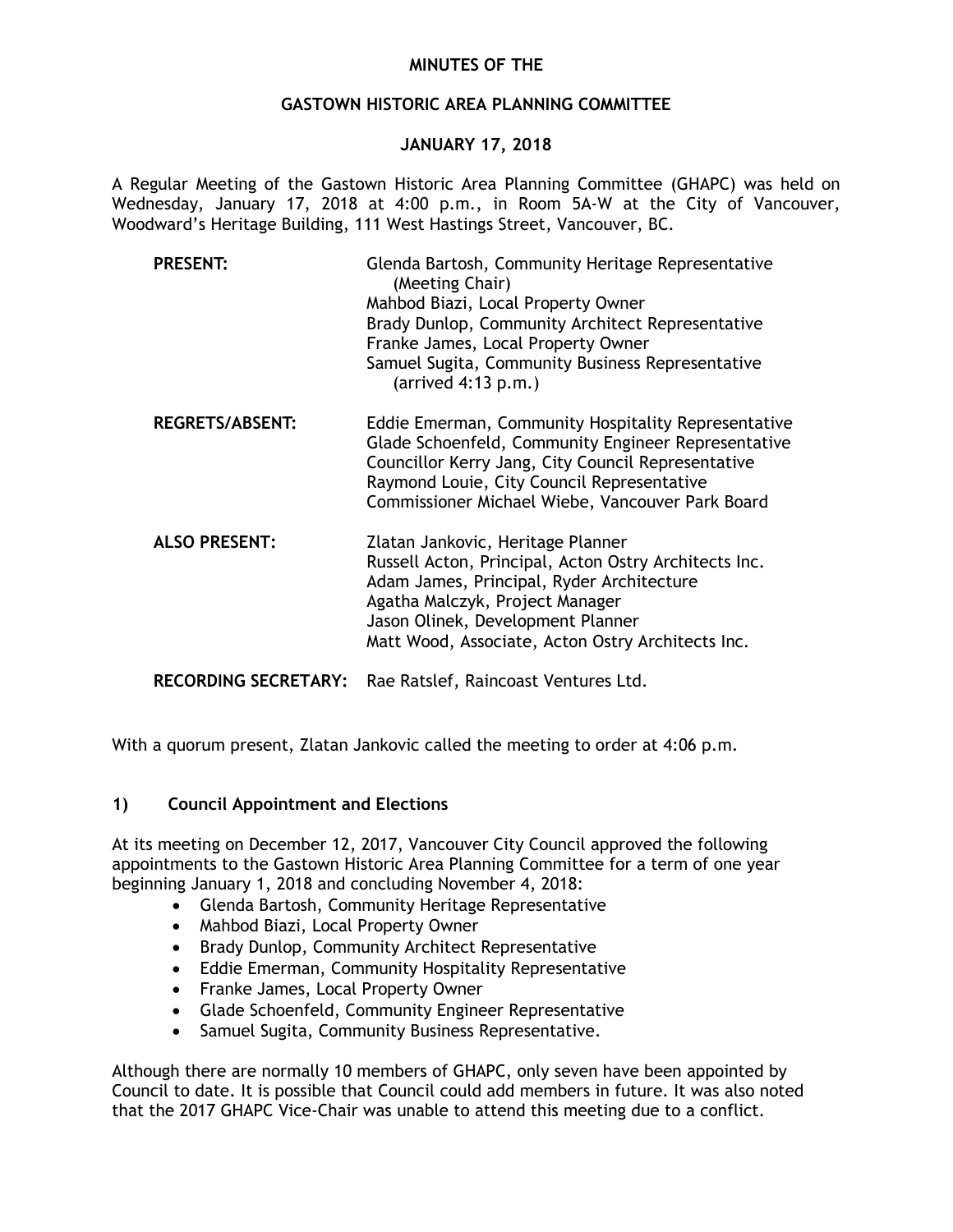The Committee agreed by consensus to defer consideration of the elections until the next meeting, and agreed that Glenda Bartosh would serve as chair for this meeting.

## **2) Adoption of Agenda and Minutes**

MOVED by Mahbod Biazi SECONDED by Franke James

> That the Agenda for the Gastown Historic Area Planning Committee (GHAPC) meeting scheduled January 17, 2018 be adopted as circulated.

CARRIED UNANIMOUSLY

MOVED by Glenda Bartosh SECONDED by Brady Dunlop

> That the Minutes of the Gastown Historic Area Planning Committee (GHAPC) meeting held December 20, 2017 be adopted with the following amendments to the resolution under Item 2:

- Clause c), bullet 5, add "and Gastown's National Historic Area"
- Clauses d), e) and f): Delete "Suggestion"
- Clause f), replace "a lot of" with "numerous".

CARRIED UNANIMOUSLY

4:13 p.m.

Sam Sugita arrived at the meeting.

# **3) Gastown Child Care Centre -150 Water St. + 151 W. Cordova St. Parking Garage**

Zlatan Jankovic, Heritage Planner, introduced the City of Vancouver proposal to develop two child care facilities in Gastown atop two existing parkades located at 150 Water Street and 151 West Cordova Street ('Water St Child Care' and the 'Cordova St Child Care').

Jason Olinek, Development Planner, indicated that the proposal is confidential at this point in time. The main relaxation is for height – the proposed height is 26.3 m and 27.1 m respectively. Although 22.9 m is the maximum height allowed in the area, the Development Permit Board may allow an increase in the maximum height subject to the applicant's consultation with GHAPC, and taking into account the following:

 Effect on the site, surrounding buildings and streets, and existing views Effects of overall design on the general amenity of the area, and Intent of the HA-2 District Schedule

Russell Acton, Principal, Acton Ostry Architects Inc., introduced the project team in attendance. He reviewed an overhead presentation, and highlighted: consultant team; prefabricated construction; aerial and panorama views; photo montage and elevation of Water Street and Cordova Street Child Care additions; lateral section through parkades showing proposed child care centres; context of the rooftop sites; lightwell and setbacks for new developments; and streetviews.